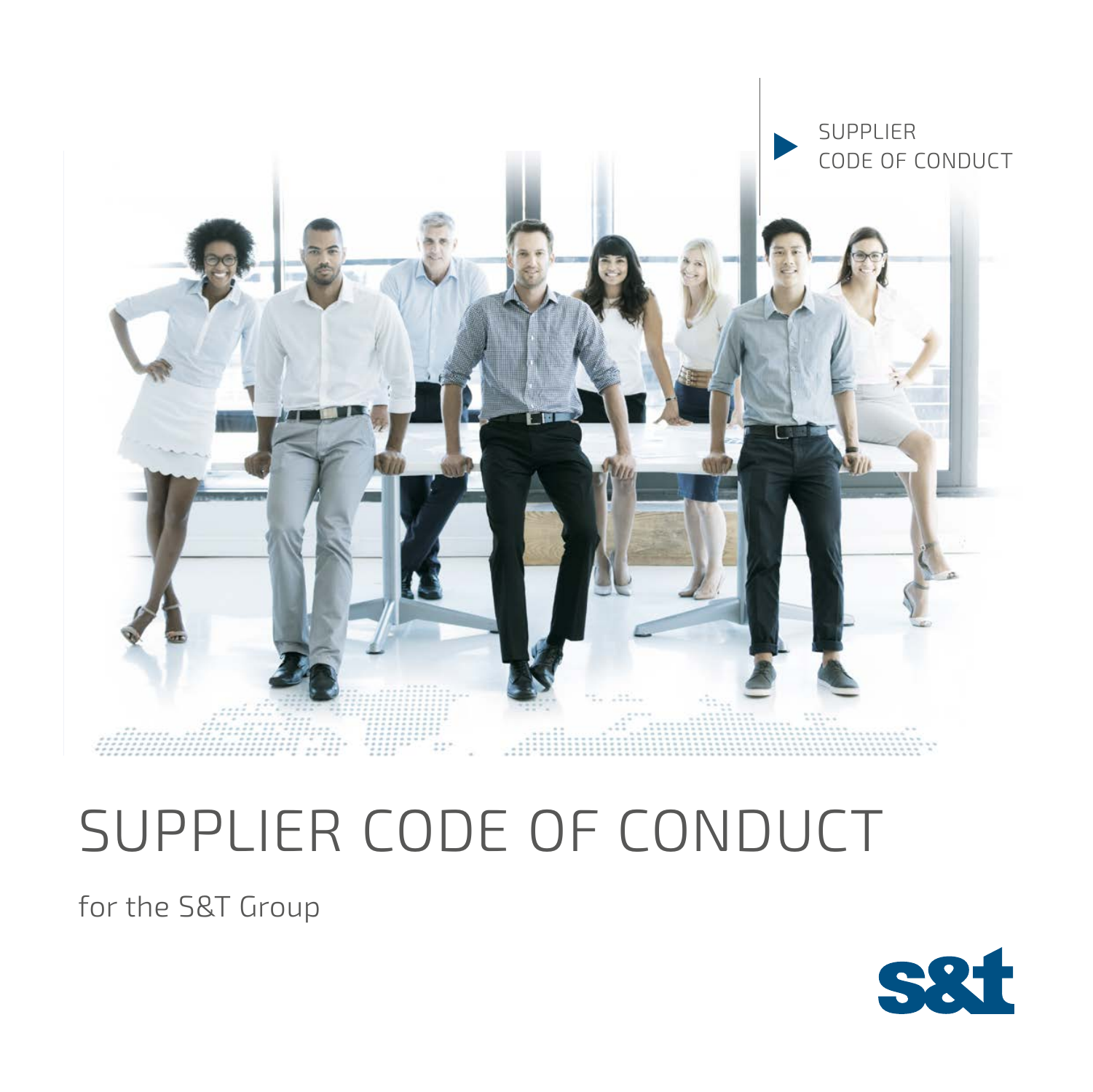CONTENTS

| PREAMBLE                                                        | 1/3 |
|-----------------------------------------------------------------|-----|
| BUSINESS CONDUCT OF SUPPLIERS                                   |     |
| <b>LEGAL COMPLIANCE</b>                                         | 1/3 |
| RESPECT OF HUMAN RIGHTS                                         | 1/3 |
| RESPONSIBLE MINERAL SOURCING<br>REACH AND ROHS COMPLIANCE       | 1/4 |
| <b>FAIR LABOR PRACTISE</b><br>DIVERSITY AND EQUAL OPPORTUNITIES | 1/4 |
| <b>HEALTHY AND SAFETY</b>                                       | 1/5 |
| ENVIRONMENTAL RESPONSIBILITY                                    | 1/5 |
| <b>FAIR PRACTICE OF SUPPLIERS</b><br><b>BUSINESS OPERATIONS</b> | 1/6 |
| ADHERENCE TO EXPORT, IMPORT<br>AND TRADE CONTROLS               | 1/8 |
| SUPPLIER'S SUPPLY CHAIN                                         | 1/8 |
| <b>GENERAL PRINCIPLES</b>                                       | 1/8 |
| CONTROL MEACHANISMN                                             | 1/9 |
| CONSEQUENCES OF NON-COMPLIANCE                                  | 1/9 |
| REPORTING OF NON-COMPLIANCE AND CONCERNS                        | 1/9 |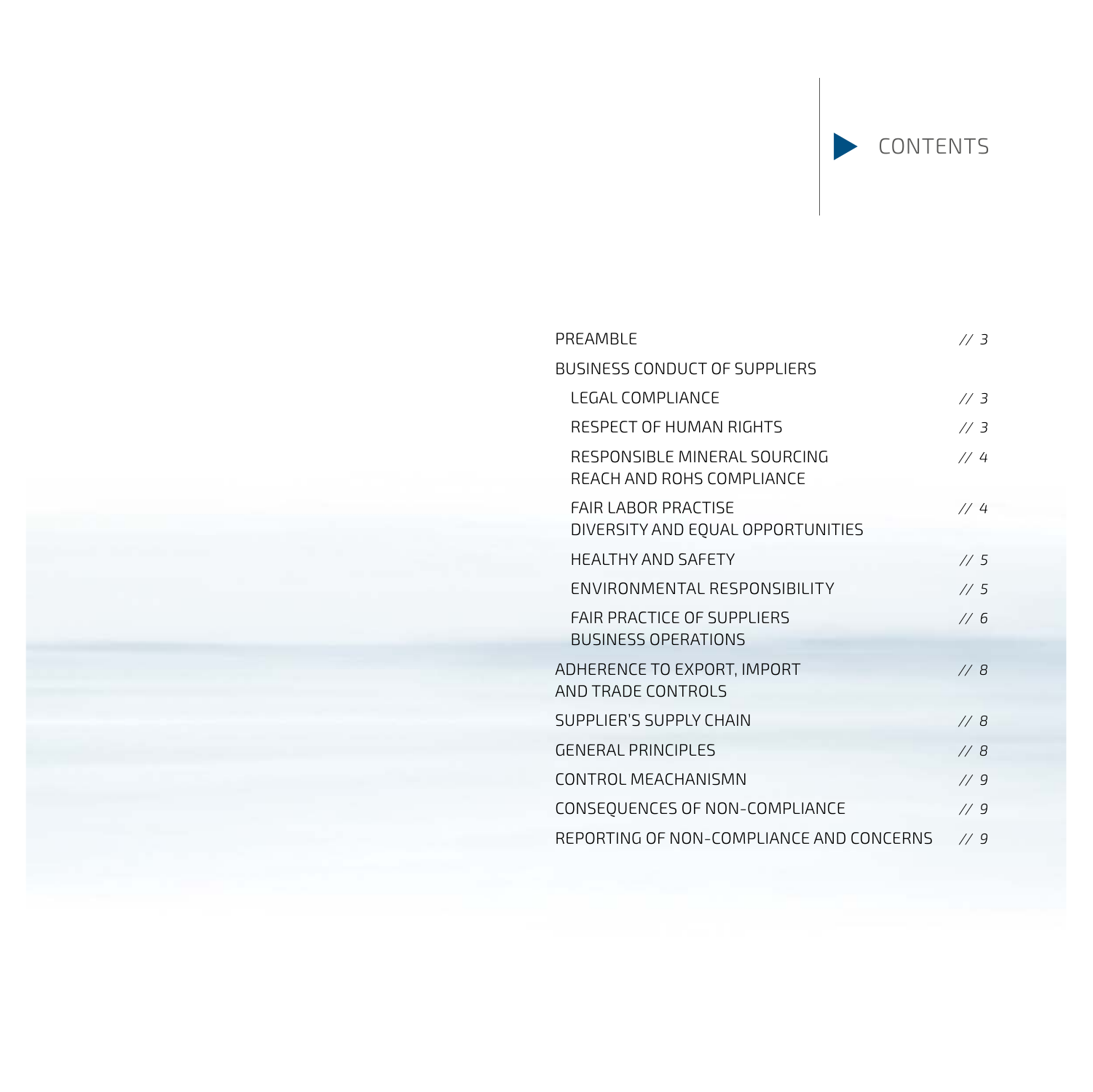## PREAMBLE

- A. A key priority for S&T is conducting its business in a responsible and sustainable manner. S&T Group implemented high standards to guarantee the compliance and awareness with ethical, social and environmental standards. The S&T Group has a groupwide applicable S&T Code of Conduct, which addresses S&T principles and values to internal and external stakeholders.
- B. The performance of suppliers sets an important part of the value generated by S&T. This "S&T Suppliers Code of Conduct" (S&T Supplier CoC) shows S&T's expectation towards its suppliers in a clear and transparent manner directly addressable to them. Every S&T supplier shall respect and comply with the standards laid down herein by taking reasonable measures depending on its size and nature of its operation, as far as it is reasonably practicable.
- C. The S&T Supplier CoC shall be applicable for all suppliers, that are (or will be) business partners of S&T AG and/or its affiliates belonging to the S&T Group.
- D. S&T might amend this S&T Supplier CoC from time to time and expects its suppliers to review and implement the changes made within a reasonable time into its business practices, if the requirements are not already met.
- E. Suppliers shall make reasonable efforts to continuously improve the development and the implementation of measures to ensure best business practice related to sustainability und high quality standards. Suppliers are also requested to have a procedure in place how to deal and remedy within reasonable timeframe in case of any violations of the requirements herein.

# BUSINESS CONDUCT OF SUPPLIERS

#### LEGAL COMPLIANCE

Everyone working for S&T Group has to obey the laws and regulations of the legal systems within which we operate, as well as the applicable S&T Group policies. Each employee is obliged to adhere to both national and international laws, and to act in accordance with them. We also require our employees to abide by laws as part of their personal conduct, to meet their personal responsibilities, and to refrain from any activities that may be detrimental to the reputation of the S&T Group.



#### RESPECT OF HUMAN RIGHTS

S&T expects its suppliers to respect the fundamental human rights set out in international conventions of the United Nations (UN), International Labor Organization (ILO) and other applicable statutory and international standards as more described in S&T Code of Conduct. Suppliers shall implement procedures to avoid any conflict with these principles.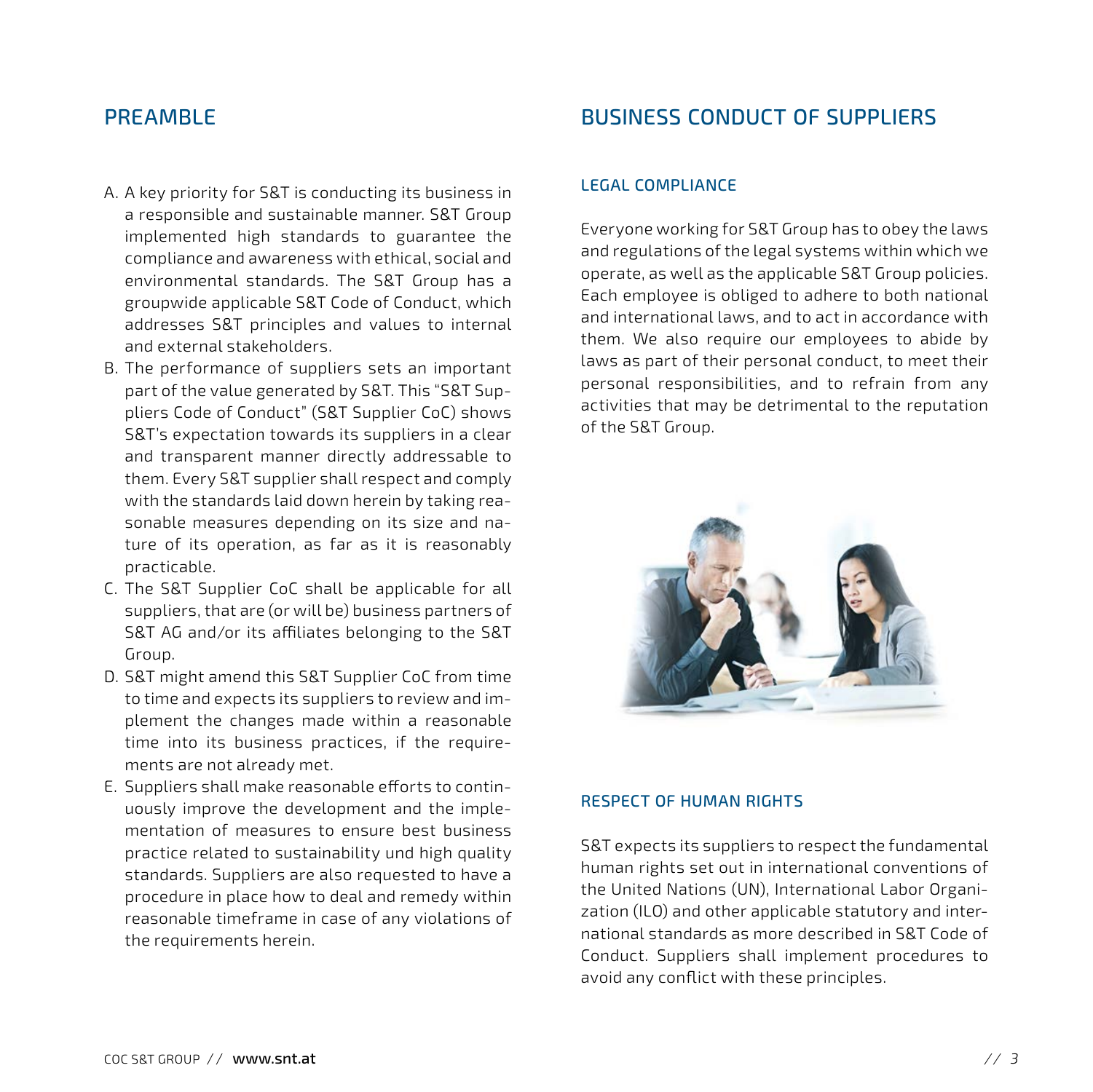This means, including, but not limited to:

- ▶ no forced or compulsory labor / slavery / human-trafficking / servitude
- ▶ no child labor (no workers under the age of 15/14 in accordance with ILO Conv. 138)
- no workers under the age of 18 for hazardous work

#### RESPONSIBLE MINERAL SOURCING / REACH AND ROHS COMPLIANCE

In connection with the respect of human rights, suppliers are also expected (if applicable for their business operations), to establish a procedure to avoid conflict minerals. Suppliers have to avoid in their products the use of raw materials, which originate from high-risk areas and/or conflict-affected areas, which potentially supports human right abuse, corruption, the financing of armed groups, terrorism or equivalent circumstances.

Moreover, suppliers must ensure compliance with other applicable product-related requirements, such as REACH and RoHS, and may be required to declare the material content and origin of products delivered to S&T.

Several regulations have to be respected by suppliers, if applicable, to name some (including; but not limited to) in this regard: (i) European Union: Regulation concerning the Registration, Evaluation, Authorization and Restriction of Chemicals (REACH), Regulation concerning Restriction of Hazardous Substances (RoHS), Timber Regulation, F-Gases Regulation, Conflict Minerals Regulation; (ii) USA: Dodd-Frank Act, Sec 1502 "Conflict Minerals", California Transparency in Supply Chains Act of 2010, Business Supply Chain, Transparency on Trafficking and Slavery Act of 2015; (iii) Germany: Requirements out of the National

Action Plan on ensuring Human Rights in the Supply Chain.

Employees of the S&T Group are also prohibited from demanding or accepting such advantages while conducting business with third parties. This also includes receiving any personal discounts from business partners or competitors of the S&T Group that are granted on a private basis and due to the employee's being part of the S&T Group, in cases in which these discounts are not available to everyone or to a large group of employees of the S&T Group.

#### FAIR LABOR PRACTICE / DIVERSITY & EQUAL **OPPORTUNITIES**

Supplier shall respect the right of their employees in accordance with all relevant legislations, regulations and directives. S&T expects its Supplier to promote diversity and equal opportunities within its company. Suppliers are expected to provide a workplace free on harassment and should foster a social environment with respect for all individuals. Suppliers should implement measures to avoid any form of discrimination and unacceptable treatments of individuals and to promote in this regard also an awareness of its employees. This means, including, but not limited to:

- ▶ no discrimination based on gender, age, religion, social background, disability, ethnic, national or territorial origin, nationality, political affiliation or opinion, sexual orientation, gender identity, family responsibility, marital status, skin color, disease, pregnancy, or other criteria
- **Exero tolerance related to unacceptable treatments** of individual, e.g. any forms of harassment, abuse or mental cruelty
- $\blacktriangleright$  promotion of diversity and equal opportunities for all employees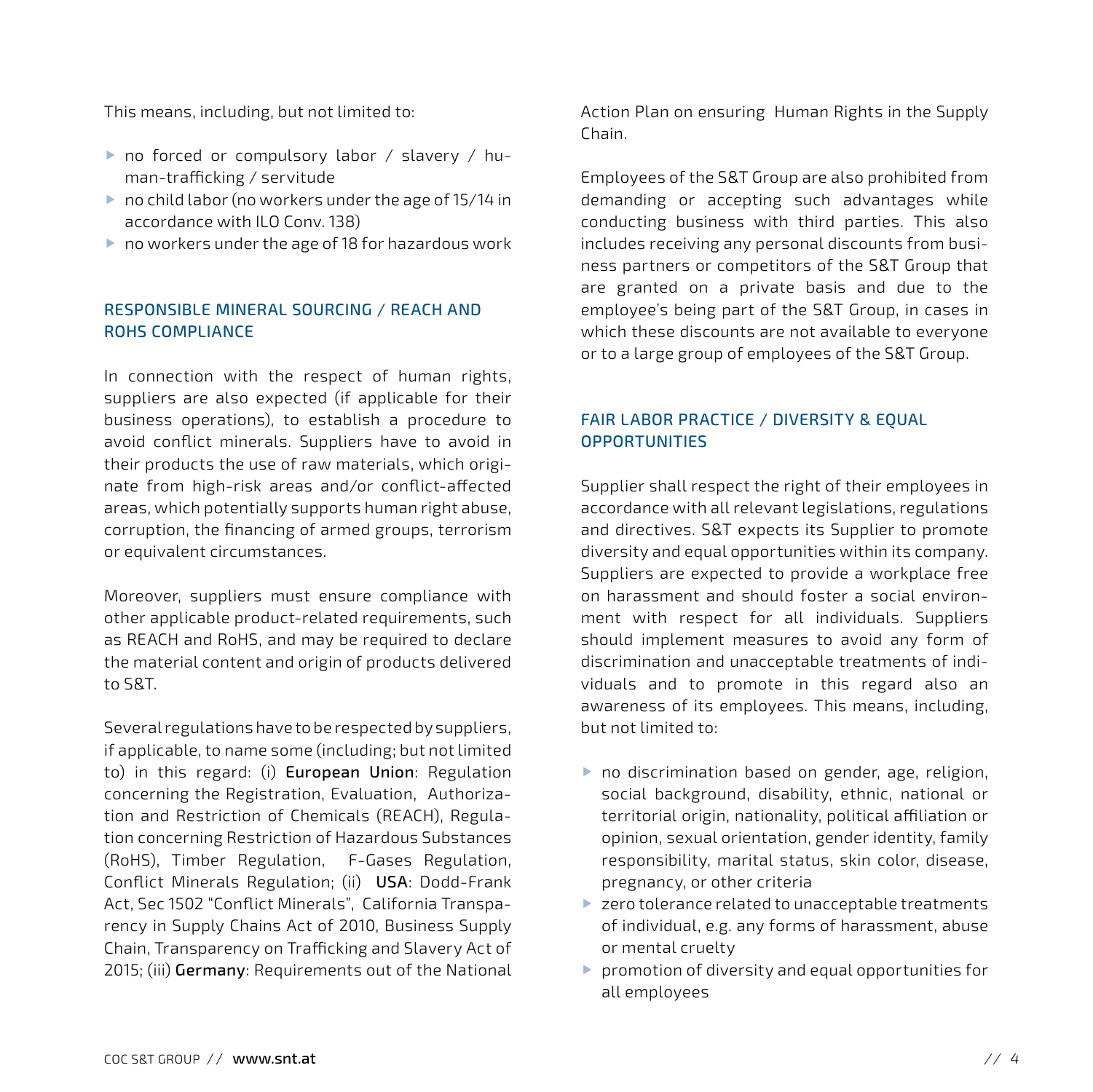- **P** respect of freedom of association and collective bargaining
- fair and reasonable payment of wages and benefits to employees (in respect of applicable minimum wages by law; collective bargaining agreements and industry standards as the case may be)
- ▶ respect of working-hours regulations and laws



#### HEALTHY AND SAFETY

Suppliers shall act in compliance with all statutory and international standards as well as regulations related to occupational health and safety and measures to be taken in this regard. Suppliers should provide save working conditions to their employees. Suppliers shall establish a reasonable occupational health and safety management system (including guidelines, procedures and regular risk assessments), e. g. ISO 45001 or shall implement other reasonable procedures depending on the specific business activities and corresponding risks.

This means, including, but not limited to:

- $\blacktriangleright$  provision of appropriate regular training and working instructions to employees
- $\blacktriangleright$  taking of preventive actions and measures to avoid accidents/near-accidents
- regular reviews, evaluations and elimination of identified potential health and safety risks by taking of reasonable risk mitigation measures
- $\blacktriangleright$  provision of appropriate safety equipment, personal protection equipment, first aid/ firefighting equipment and any other material necessary for emergency preparedness as well as ergonomic workplaces

#### ENVIRONMENTAL RESPONSIBILITY

Suppliers are expected to have a clear understanding of the environmental risks, impacts and responsibilities they have associated with their business conduct and the products/services they supply. Suppliers should have a process in place to mitigate these risks and to ensure that its operations shall confirm to all applicable environmental legislations.

This shall mean, including, but not limited to:

- ▶ establishing of a reasonable environmental management system, preferably with ISO 14001 certification
- documentation and maintenance of environmental permits, approvals and registrations
- minimization of pollution and reducing of use of energy, raw materials and resources
- $\blacktriangleright$  reducing of emissions and responsible waste handling e.g. by putting best efforts to re-use and recycle materials
- separate and save keeping of chemicals, oils, batteries and any other hazardous waste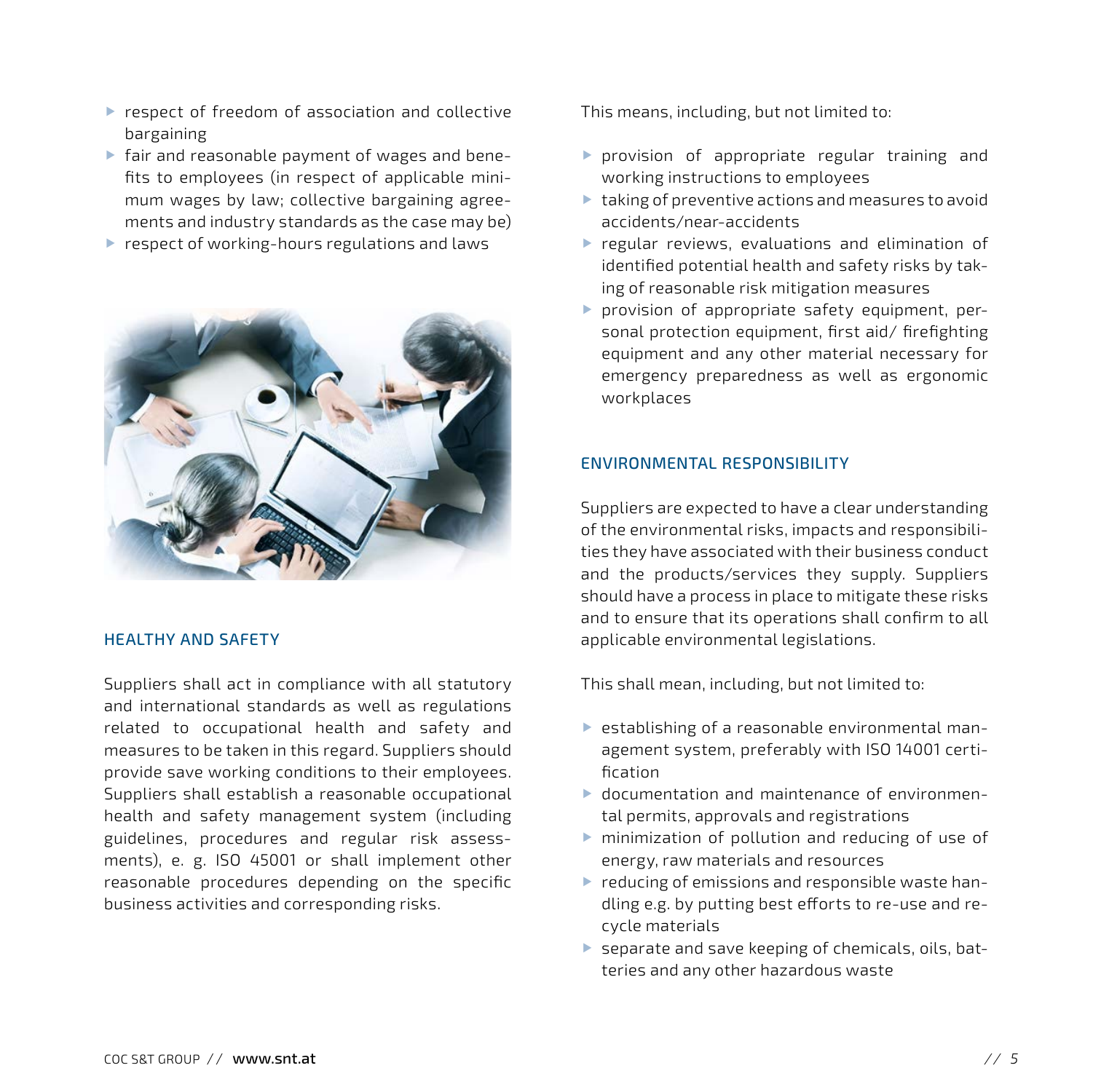- $\blacktriangleright$  save handling, storage and labelling of chemicals
- performance of regular risk assessments related to negative impacts of business conducts and products/services to be supplied on the environment

#### FAIR PRACTICE OF SUPPLIERS BUSINESS **OPERATIONS**

### IT-Security / Handling of Business Know-How / Lawful Processing of Personal Data / Respect of Intellectual Property of Third Party

Supplier shall take reasonable measures to secure personal data of individuals as well as business know-how and intellectual property of S&T. Suppliers shall respect and establish a system to behave in a responsible manner in accordance with the GDPR and local laws with personal data, regardless of who it is from e.g. own workers, employees of S&T and/or other individuals. Suppliers are expected to have an appropriate IT-security procedure established. Where applicable, also products of suppliers shall confirm with the standards of IT-security.

This means, including, but not limited to:

- $\blacktriangleright$  appropriate protection of personal data as well as confidential data and business know-how
- no collection, processing, usage and/or storage of personal data when there is no legal basis (e.g. mandatory law and/or consent of the individual concerned)
- implementation of an appropriate IT-security system (including technical and organizational measures to safeguard personal data, products, knowhow and business data)
- protect data against modification, loss and unauthorized use or disclosure
- respect third party intellectual property rights by establishing an appropriate licensing management system.

#### Anti-Bribery and Corruption Prevention

Suppliers are expected to reject all corruption practices and forms of behavior, which might violate law and the principles of fair competition. Neither employees and subcontractors nor any other representatives of the suppliers shall grant, offer or accept

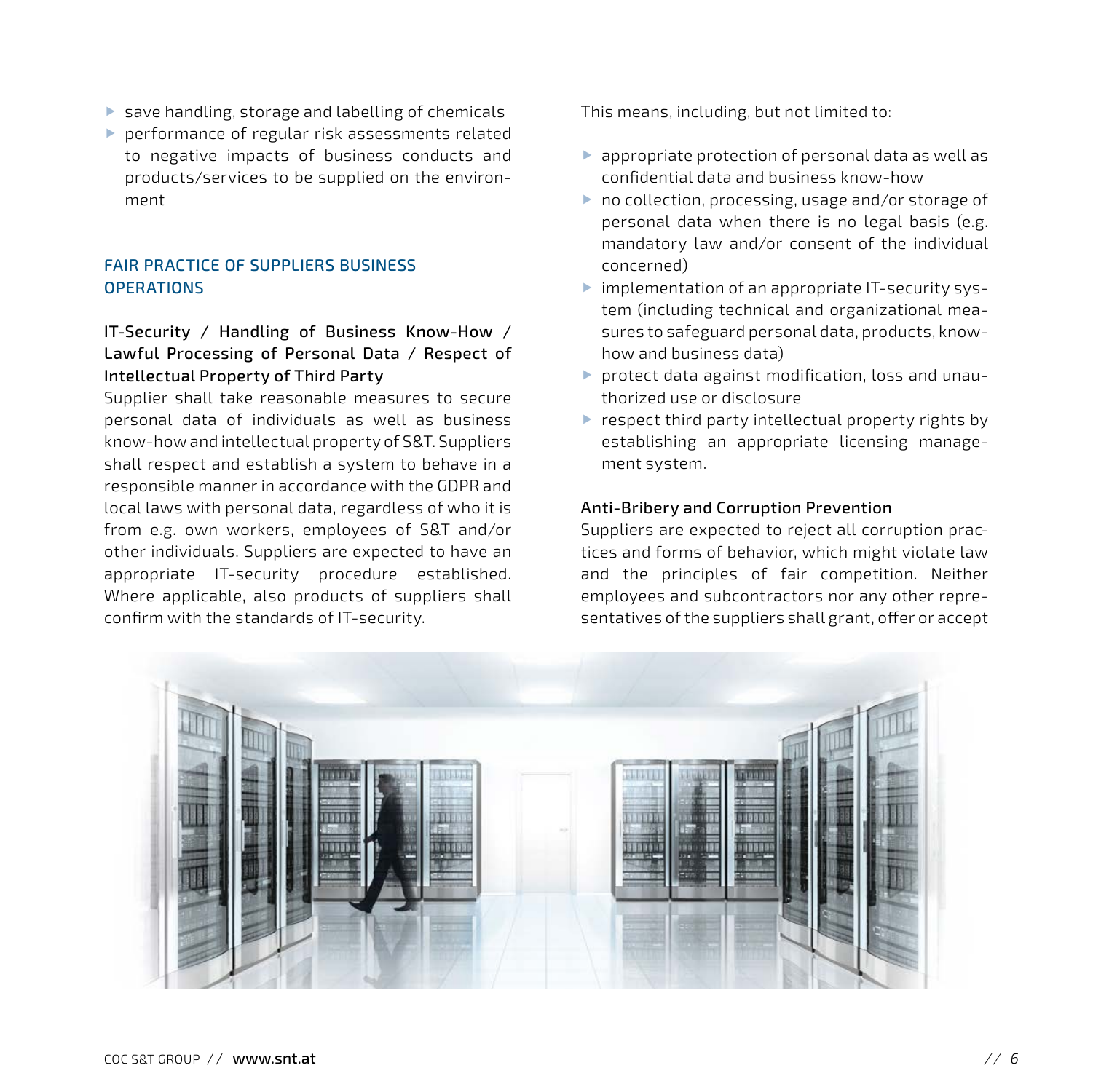bribes, facilitation payments and benefits, inadmissible donations or other not reasonable granted benefits from or to customers, officials or other business partners. Suppliers should have a procedure in place, which helps their employees to understand when an offering and/or gifts are ok and when especially not.

This means, including but not limited to:

- **Executive Executer System which provides** awareness in this regard (e.g. regular training of employees; provide internal adequate controls to prevent and detect corruption)
- maintain an appropriate system related to financial and accounting procedures to ensure the maintenance of fair and accurate books, records and accounts, to ensure that they can only be used for legitimate purposes
- requirements when pursuing cash-based and other kind of transactions. They are also obliged to adhere to the stipulations of contracts.

#### Respect of Competition and Antitrust Laws

Competition and anti-trust laws are the pillars of efforts to preserve a free market and fair and open competition. S&T treats all business partners in a fair and respectful manner. S&T is committed to behaving fairly towards competitors, and to supporting free and undistorted competition. The achievement of these objectives requires each employee's observing and abiding by the principles of free competition. S&T expects its suppliers to share S&T's values and to comply with all applicable laws and regulations in this respect. This means, including but not limited to:

no conclusion of anti-competitive agreements e.g. no agreements with competitors related to prices / customers / markets/ territories/ products offered

- ▶ no agreements with competitors in regard of refraining from competition; to restrict dealings with suppliers, to submit bogus offers for bidding;
- $\triangleright$  no communication with competitors about prices, output, capacities, sales, bids, profits, profit margins, costs, methods of distribution or any other fact or factor that determines or influences the competitive behaviors
- customers and suppliers shall be treated in fair manners, all decisions made in these areas shall be objective in nature
- ▶ no participation in any form of bid rigging or other mechanism that limit fair competition in tender situations, any form of cartel practices with competitors such as dividing or allocating of markets

#### Conflict of interest

Suppliers are expected to take their decision based on objective reasons. Personal interests and/or relationships of persons acting for or on behalf of supplier shall have no influence on supplier's behaviors and decisions taken. Suppliers are expected to inform S&T on any personal interest that might exist in connection with the relevant business relationship. that possess the highest degrees of motivation and capabilities. To maintain and enhance these, the Group invests in the development of staff expertise.

#### Money Laundering

Suppliers shall ensure by appropriate measures that legal money laundering and terrorism financing provisions are not breached. S&T has committed itself to conducting business with reputable business partners, with "reputable" being defined as those parties that are engaged in lawful business activities, whose funds stem solely from legal sources, and whose operations adhere to the stipulations of antimoney laundering and anti-terrorism laws. Suppliers of S&T are expected to work solely with business partners who are reliable and for which, appropriate,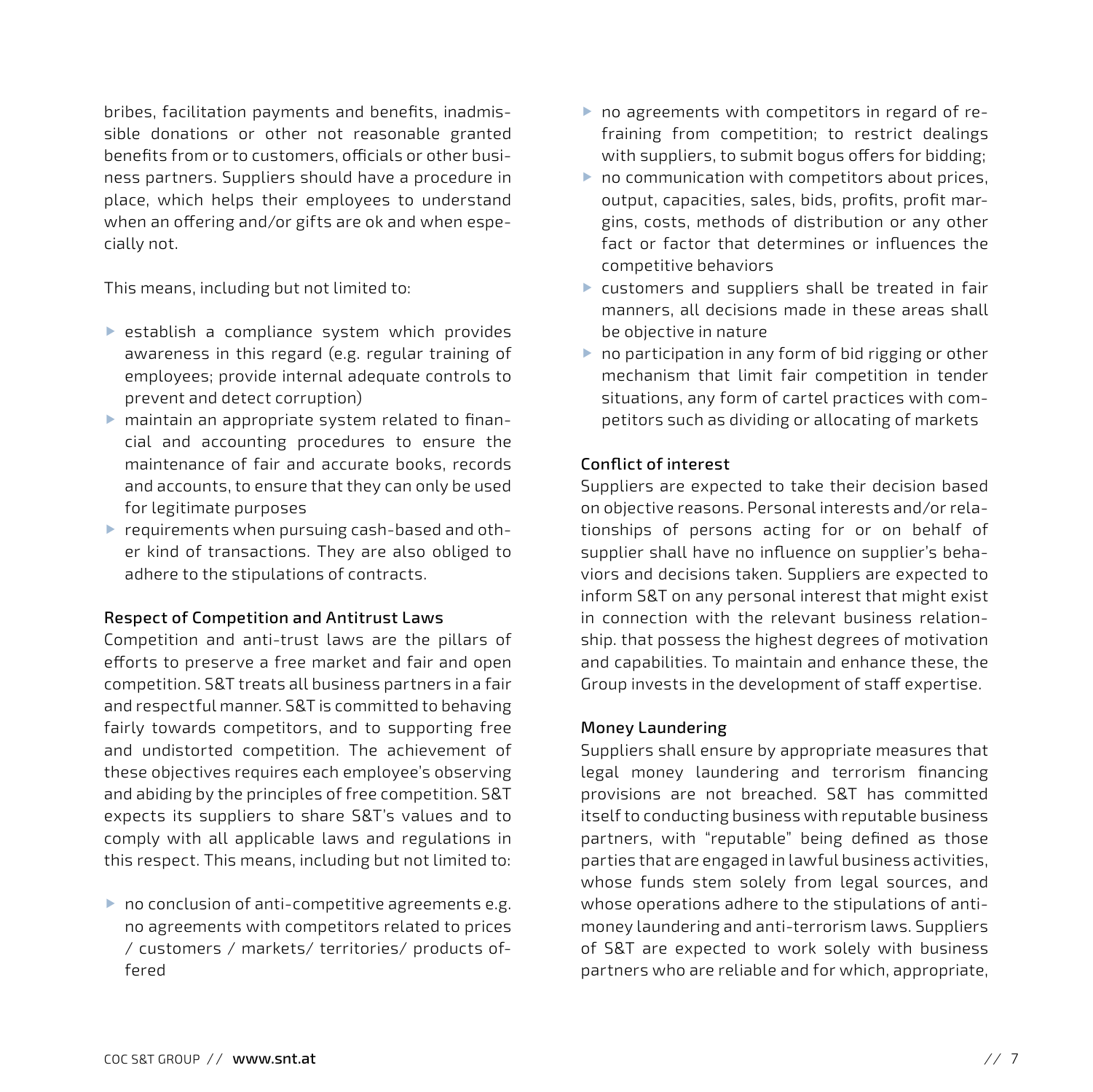risk-based measures to verify the identity and economy background are taken, to secure that the origin of payment comes from a legitimate source.

# ADHERENCE TO EXPORT, IMPORT AND TRADE CONTROLS

The importing and exporting of products and services are highly regulated. S&T expects its suppliers to comply with all applicable export controls, laws and regulations in the countries in which they operate. S&T expects from its suppliers, that the foreign trade regulations are carefully complied with when goods are traded or transported, services are provided, or other technical know-how or software is transferred, including regulations on EU and US sanctions lists are checked and an appropriate documentation is made.

SUPPLIER'S SUPPLY CHAIN

S&T expects its suppliers to use their best efforts to

extend the principles embodied in this S&T Supplier CoC to their suppliers and agents that are engaged in the production, supply and support of products or services for S&T. Suppliers are recommended to ensure this by a properly documented risk-based due diligence for their own supply chain and that suppliers take suitable measures to ensure that their suppliers permanently meet the minimum requirements as laid down herein (e.g. by self-assessment requests, auditing). Suppliers might also use towards their supply chain their own code of conduct, provided the standards of the S&T Supplier CoC are contained therein.

# GENERAL PRINCIPLES (LINK TO S&T'S GENERAL CODE OF CONDUCT)

The S&T Code of Conduct, available at www.snt.at, is incorporated by reference in this document.

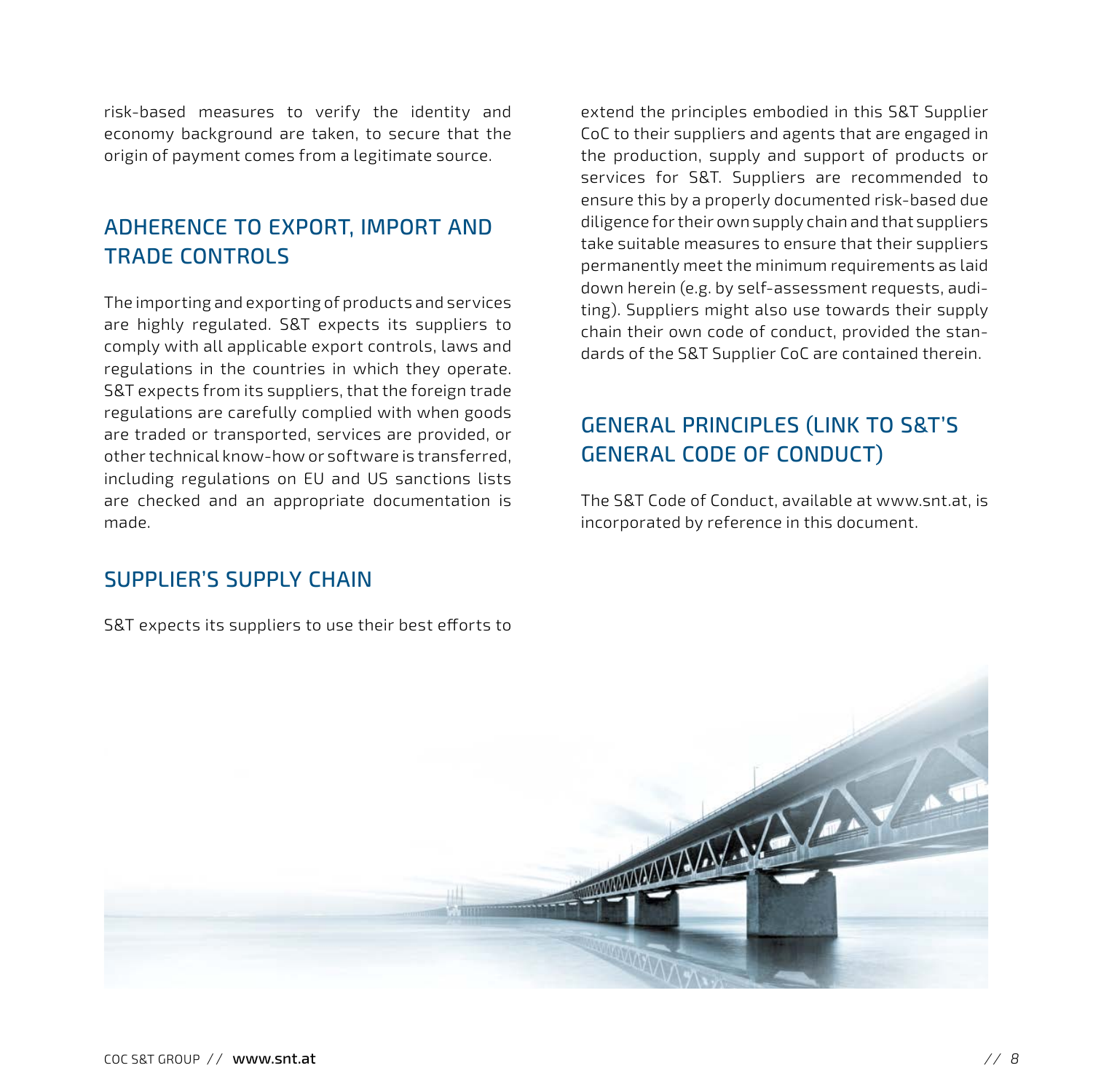## CONTROL MECHANISM

S&T will monitor and evaluate the supplier performance on a regular basis. It is S&T's expectation, that every supplier is willing to improve its sustainability and complies with all requirements laid down in this S&T supplier CoC and any update hereof. S&T Group Companies may request from time to time from their suppliers a self-assessment related to the requirements laid down in this S&T Suppliers Code of Conduct. S&T might also conduct regular, one-time and/or event-driven audits at suppliers premises and/or sites to monitor supplier's compliance. S&T expects its suppliers to cooperate in best manner when an audit and information request will be placed to them. Information on compliance performance and progress must be made available to S&T on request. Suppliers shall notify S&T as soon as reasonable, when suppliers become aware of existing violations of applicable laws, regulations and material requirements of this S&T Supplier CoC provided that this violation can be considered to a have material influence on S&T's business and/or reputation.

## CONSEQUENCES OF NON-COMPLIANCE

S&T expects its suppliers to fully comply with the S&T Supplier CoC. Violations of the S&T Suppliers CoC constitute a deterioration of the business relationship between S&T and the specific supplier. In case of minor breaches of the S&T Supplier CoC, suppliers will be requested by S&T to agree on a reasonable timeframe within they correct the deviation. Suppliers shall provide evidence to S&T that the breach is cured. In case of a significant breaches well as violation of essential material principles, or if no actions have been taken to correct the breach(es) within a reasonable time as requested by S&T or the measures taken were insufficient and the breach wasn't cured, than S&T reserves the right, to terminate any agreements with the supplier with immediate effect.

# REPORTING OF NON-COMPLIANCE AND **CONCERNS**

Everyone is entitled to report cases of contraventions of compliance regulations, proven or suspected. In ace of (possible) violations in the supply chain against the above-mentioned requirements please get in contact via e-mail:

#### compliance@snt.at

Another option is using our whistleblower platform, which is maintained on S&T's website and which is available under:

#### https://compliance.snt.at

All complaints can be submitted at any time confidentially as well as anonymously. All complaints will be investigated. No reprisal of any kind against complainants will be made or tolerated.